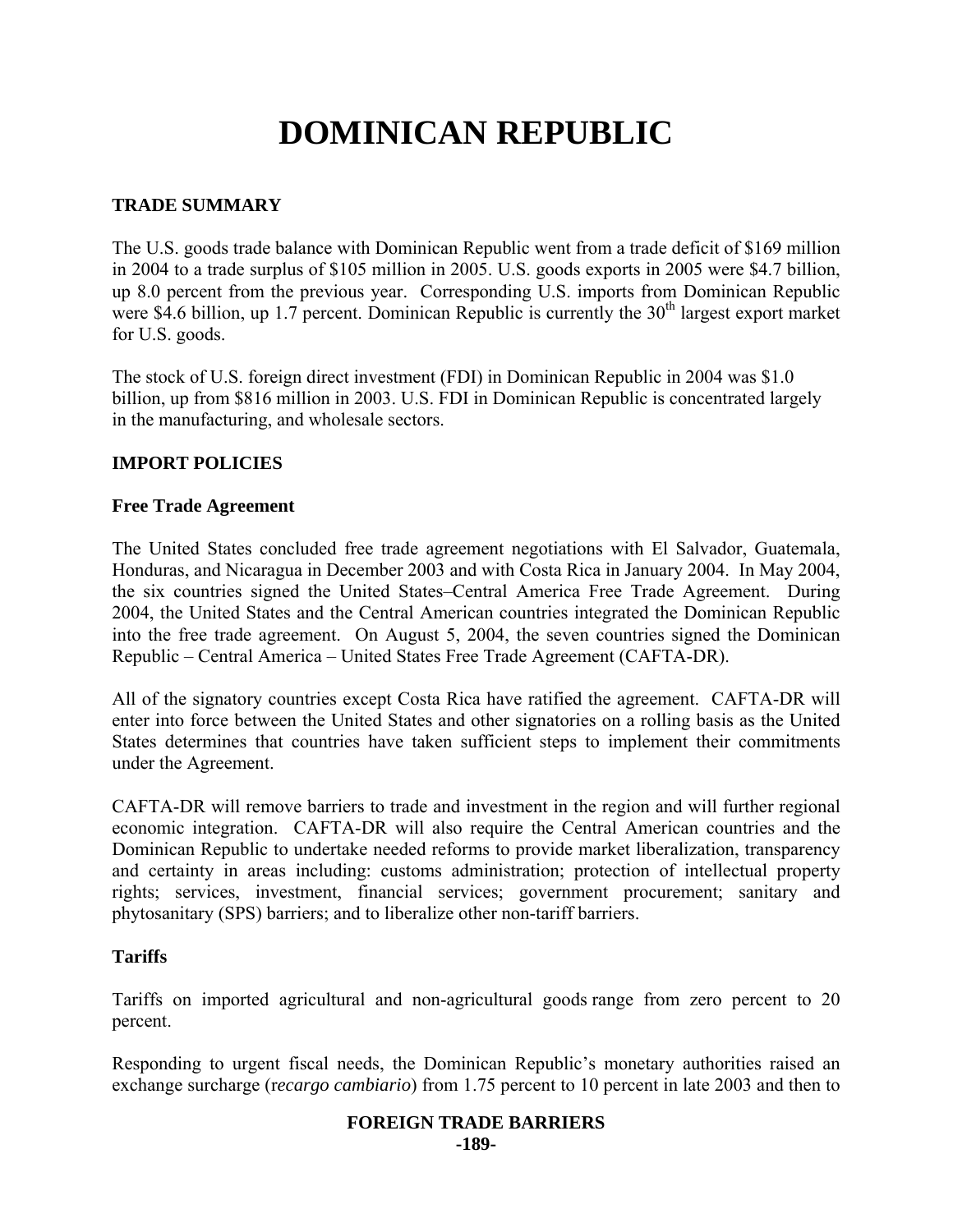13 percent in January 2005. This levy is currently applied to all imports. In November 2004, in response to a complaint filed by Honduras, a World Trade Organization (WTO) panel found the exchange surcharge to be inconsistent with the Dominican Republic's WTO obligations. Because the levy is not compliant with CAFTA-DR obligations, authorities in the Dominican Republic intend to repeal it upon the entry into force of the agreement. The IMF standby agreement includes elimination of the levy.

A luxury tax (*Impuesto Selectivo al Consumo*) ranging from 15 percent to 60 percent applies to selected categories of goods. This consumption tax for luxury items applies equally to locally manufactured and imported "non-essential" goods, including perfume, alcoholic beverages, motor vehicles, and tobacco.

Once the CAFTA-DR goes into effect, about 80 percent of U.S. industrial goods will enter the region duty-free, with the remaining tariffs phased out over ten years. Nearly all textile and apparel goods that meet the Agreement's rules of origin will be duty-free and quota-free immediately, promoting new opportunities for U.S. and regional manufacturers of fiber, yarn, fabric, and apparel manufacturing. The agreement's tariff treatment for textile and apparel goods may be made retroactive to January 1, 2004.

Most tariffs on agricultural goods will be eliminated within 15 years and all tariffs on goods from CAFTA-DR countries will eventually be eliminated. The phase-out period for rice, chicken leg quarters, and dairy products is 20 years. For the most sensitive products, tariff rate quotas will permit some immediate duty-free access for specified quantities during the tariff phase-out period. These amounts will increase over time as the out-of-quota duties are eliminated.

#### **Non-Tariff Measures**

Bringing goods into the Dominican Republic can be a long process. Customs Department interpretations often provoke complaints by businesses and arbitrary clearance procedures sometimes delay the importation of merchandise for lengthy periods. The Customs Director General is committed to eliminating corruption from the Customs Department and instituting clear and transparent customs procedures.

The use of "negotiated fee" practices to gain faster customs clearance continues to put some U.S. firms at a competitive disadvantage in the Dominican market.

Under CAFTA-DR, the Dominican Republic has committed to provide greater transparency and procedural certainty in administering customs procedures. In May 2005, the Customs Director announced plans for more efficient, accelerated customs clearances for a greater number of hours each day, and the Director informed express courier services and others that he planned to implement a surcharge to offset the increased costs of these services. This fee would apply to both national and international express courier services. Express Delivery companies have been working with the Dominican Customs service in an effort to agree to a reasonable nondiscriminatory fee structure. Personnel from the U.S. Embassy have been engaged throughout the dispute. The Customs Director emphasized to the Embassy officials that his aim was to assure transparent and honest administration of the customs function.

#### **FOREIGN TRADE BARRIERS**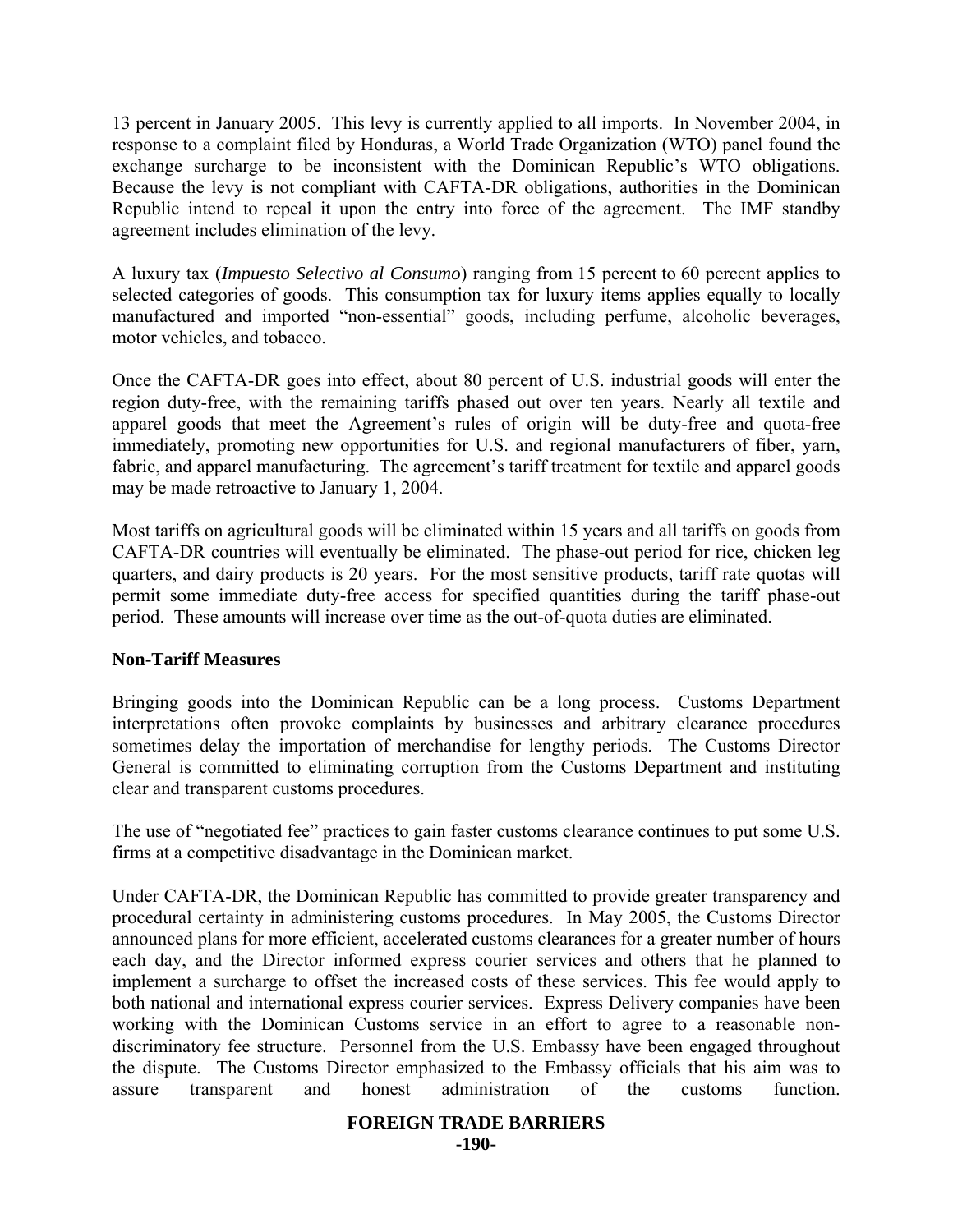Express companies agree in principle to pay a fee for service but their view is that the fee should not be calculated as a percentage of their billings. As of December 2005, discussions continue and the Dominican Republic's Customs service has not yet begun to assess the fee.

The Dominican government requires importers to obtain from a Dominican consulate in the United States a consular invoice and "legalization" of documents accompanied by attendant fees and delays. Importers can pay a fine of approximately \$400 if they lack these consular documents, and some choose to do so rather than deal with Dominican Republic consulates in the United States. Elimination of the consular invoice is required by CAFTA-DR.

On October 31, 2005, the United States and the Dominican Republic signed a Customs Mutual Assistance Agreement (CMAA) that allows customs officials to exchange information, intelligence, and documents designed to help prevent customs offenses. The agreement provides a basis for cooperation and investigation in the areas of trade fraud, money laundering, smuggling, export controls, and related security.

U.S. cinema companies have also expressed concern over recent increases in the Transfer of Industrialized Goods and Services Tax (ITBS) on cinema tickets. Box office taxes are scheduled to increase from 6 percent to 16 percent by 2006 and may represent an impediment in the industries development of the market.

# **STANDARDS, TESTING, LABELING AND CERTIFICATION**

Sanitary permits are used in the Dominican Republic as import licenses to control import levels of selected commodities and products. The lengthy and unpredictable approval process for sanitary permits for shipments of U.S. meat and dairy products has been a serious problem for importers. In addition, the Ministry of Agriculture and Livestock (MAG) enforces sanitary measures that appear to be inconsistent with international standards and not based on science (e.g., zero tolerance for salmonella on raw meat and poultry products and for Tilletia sp. on shipments of U.S. rice).

When the United States and Central America launched the free trade agreement negotiations, they initiated an active working group dialogue on SPS barriers to agricultural trade that met in parallel with the negotiations to facilitate market access. The objective was to leverage the impetus of active trade negotiations to seek changes to the Central American countries' SPS regimes. Through the work of this group, the Dominican Republic has committed to resolve specific measures restricting U.S. exports to the Dominican Republic. In particular, for meat, dairy, and poultry, the Dominican Republic agreed to recognize the equivalence of the U.S. food safety and inspection system, thereby eliminating the need for plant-by-plant inspections.

## **GOVERNMENT PROCUREMENT**

The Dominican Republic is not a party to the WTO Agreement on Government Procurement. Dominican government procurement is still not conducted in a clear and transparent way, despite assurances from the highest levels of government that it would change its procurement practices. Some steps have been taken to enhance transparency, but corruption is still widespread.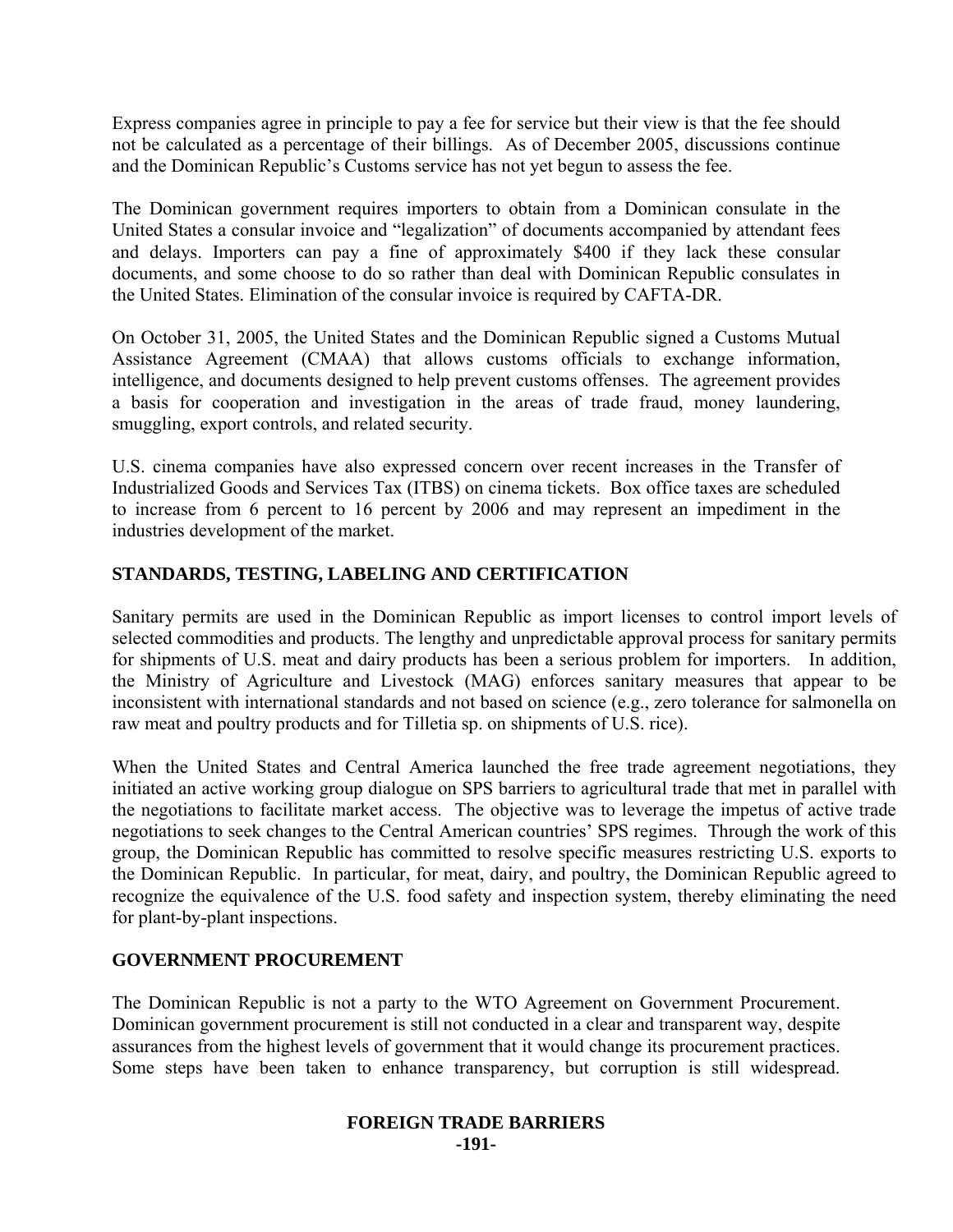CAFTA-DR requires the use of fair and transparent procurement procedures, including advance notice of purchases and timely and effective bid review procedures, for procurement covered by the Agreement, which includes almost all government acquisition of goods, services and construction services.

Under the CAFTA-DR, U.S. suppliers will be permitted to bid on procurements by most Dominican government entities, including key ministries and state-owned enterprises, on the same basis as Dominican suppliers. The anti-corruption provisions in the Agreement require each government to ensure that bribery in trade-related matters, including in government procurement, is treated as a criminal offense or is subject to comparable penalties under its law.

## **EXPORT SUBSIDIES**

The Dominican Republic does not have export promotion schemes other than the tariff exemptions for inputs given to firms in the free trade zones. Under the CAFTA-DR, the Dominican Republic may not adopt new duty waivers or expand existing duty waivers conditioned on the fulfillment of a performance requirement (e.g., the exportation of a given level or percentage of goods). The Dominican Republic may maintain existing duty waiver measures through 2009 provided such measures are consistent with its WTO obligations.

# **INTELLECTUAL PROPERTY RIGHTS (IPR) PROTECTION**

While the Dominican Republic has laws with sanctions adequate to protect copyrights and has improved the regulatory framework for patent and trademark protection, U. S. industry representatives continue to cite lack of IPR enforcement as a major concern. The Dominicans committed in a side letter to CAFTA-DR to make stronger efforts to halt television broadcast piracy and agreed to report on their efforts in this regard in a quarterly report to USTR. The Dominican government has delivered these quarterly reports on time since January 2005. There has been improved coordination in this regard among various government agencies including the Secretariat of Industry and Commerce, the Attorney General's Office, the Patent Office and the Copyright Office. The authorities advised cable television operators of their legal responsibilities regarding copyright, secured a formal agreement with the operators' association in August 2005, and in September seized equipment from six operators found to be infringing the laws. The Attorney General's office instituted proceedings against several television broadcasters in the first half of 2005 for infringement of the copyrights of the owners of various U.S. film titles.

CAFTA-DR will obligate the Dominican Republic to strengthen its IPR protection regime, in particular, requiring stronger deterrence against piracy and counterfeiting by criminalizing end user piracy and requiring the authorities to seize, forfeit, and destroy counterfeit and pirated goods and the equipment used to produce them. CAFTA-DR mandates both statutory and actual damages for copyright and trademark infringement, measures to help ensure that monetary damages can be awarded even when it is difficult to assign a monetary value to the infringement.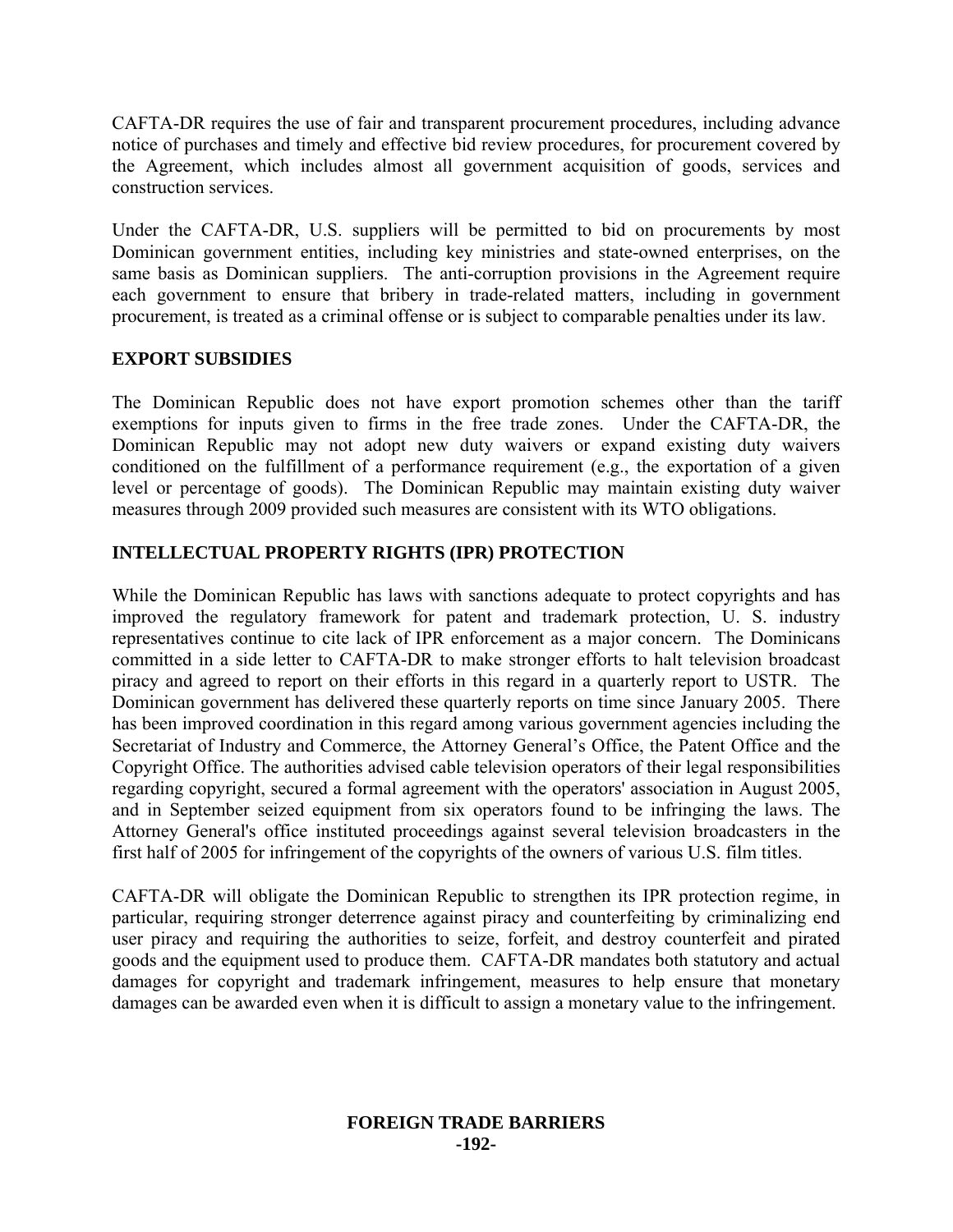#### **Patents and Trademarks**

The U.S. pharmaceutical industry has expressed concern that the sanitary authority of the Dominican Republic Department of Health continues to approve the import, export, manufacture, marketing, and/or sale of pharmaceutical products that are infringing copies of patented products registered in the Dominican Republic.

The revised Industrial Property Law and regulations have not yet been applied in legal proceedings, so the effectiveness of those measures has not been tested. CAFTA-DR requires that test data submitted to the Dominican government for the purpose of product approval be protected against unfair commercial use for a period of 5 years for pharmaceuticals and 10 years for agricultural chemicals. Several Dominican pharmaceutical manufacturers have repeatedly sought changes to proposed implementing laws and procedures to avoid this requirement. Complying with the requirements for data protection will necessitate close and more effective coordination between licensing authorities and the Patent Office.

## **Copyrights**

Despite a strong copyright law passed in 2000, the appointment of a specialized IPR prosecutor with nationwide jurisdiction in 2003 and some improvement in enforcement activity, piracy of copyrighted materials is common. Audio recordings and software are often copied without authorization. The authorities have made efforts to seize and destroy such pirated goods.

The U.S. Government continues to receive complaints concerning broadcasting of signals and copyrighted material without licenses from the copyright owners. U.S. industry representatives point to lengthy delays when cases are submitted for prosecution, a complaint that characterizes the general judicial process in the Dominican Republic.

#### **SERVICES BARRIERS**

Over the last few years, the Dominican Republic has taken steps to reform and liberalize the financial services sector. In October 2002, the Dominican Republic passed a monetary and financial law that provides for national treatment of investors in most of the financial services sector. The law establishes a regulatory regime for monetary and financial institutions, and provides for participation of foreign investment in financial intermediary activities in the Dominican Republic.

The Dominican Republic ratified the 1997 WTO Financial Services Agreement and its monetary and financial law appears to go beyond the commitments of the WTO agreement. The Dominican Republic has committed to allow foreign banks to establish branches or local companies with up to 100 percent foreign equity to supply services in deposit-taking, lending, and credit cards. Branches of foreign banks have a phase-in period of six years from 2004 to establish sufficient locally held capital to meet the same requirements that are applied to domestic banks.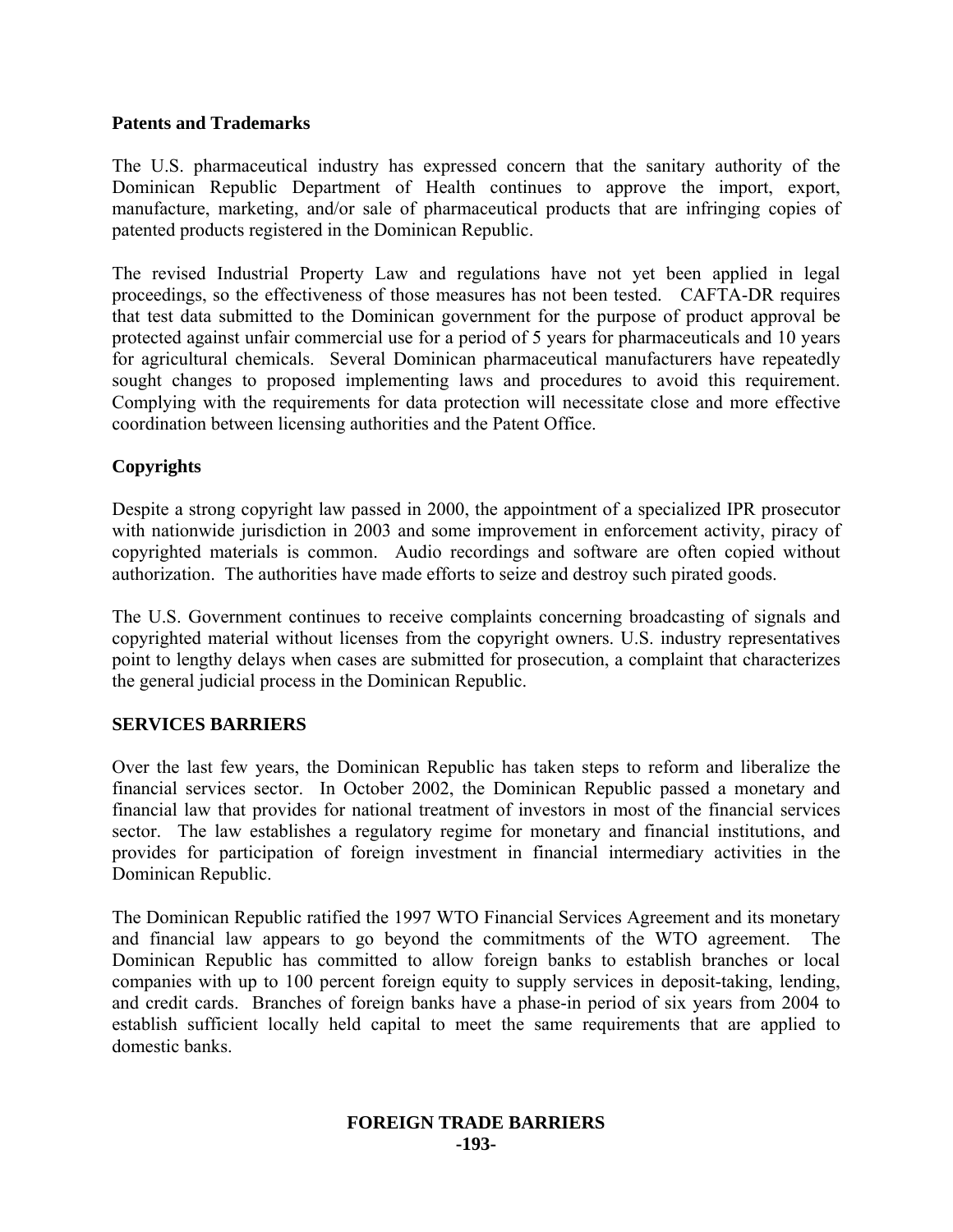A foreign insurance company can establish a wholly owned subsidiary. Under the CAFTA-DR, U.S. financial service suppliers will be allowed to establish subsidiaries, joint ventures or branches for banks and insurance companies. In addition, U.S.-based firms will be permitted to supply insurance on a cross-border basis, including reinsurance; reinsurance brokerage; marine, aviation, and transport (MAT) insurance.

# **INVESTMENT BARRIERS**

Existing Dominican legislation does not contain effective procedures for settling disputes arising from the government's actions. Dominican expropriation standards are not consistent with international law standards and numerous U.S. investors have had disputes related to expropriated property. Subsequent to U.S.-Dominican Trade and Investment Council meetings in October 2002, the Dominican government set out to examine outstanding expropriation cases for possible resolution under a 1999 law. With assistance from USAID, the Dominican government identified and resolved 248 cases.

The Dominican Republic implemented the New York Convention on Recognition and Enforcement of Foreign Arbitral Awards (the New York Convention) in August 2002. The New York Convention provides courts a mechanism to enforce international arbitral awards.

In a case that was recently concluded, Dominican lower courts had declined to recognize the authority of an international arbiter specified in a contract between a U.S. firm and a Dominican consulting firm. The case was on appeal to the Supreme Court when the parties decided to settle out of court.

Under the CAFTA-DR, all forms of investment will be protected including enterprises, debt, concessions, contracts and intellectual property. In almost all circumstances U.S. investors will enjoy the right to establish, acquire, and operate investments in the Dominican Republic on an equal footing with local investors. Among the rights afforded to U.S. investors after entry into force will be due process protections and the right to receive a fair market value for property in the event of an expropriation. Investor rights will be backed by an effective, impartial procedure for dispute settlement that will be fully transparent. Submissions to dispute panels and panel hearings will be open to the public and interested parties will have the opportunity to submit their views.

## **ELECTRONIC COMMERCE**

Law 126-02 enacted in 2002 regulates electronic commerce, documents, and digital signatures. However, shipping costs, an effectively non-existent public postal system, customs difficulties with customs, and import duties present practical constraints to the development of electronic commerce in the form of on-line merchandising. Major private air parcel express services serve the capital and major cities, providing generally speedy service.